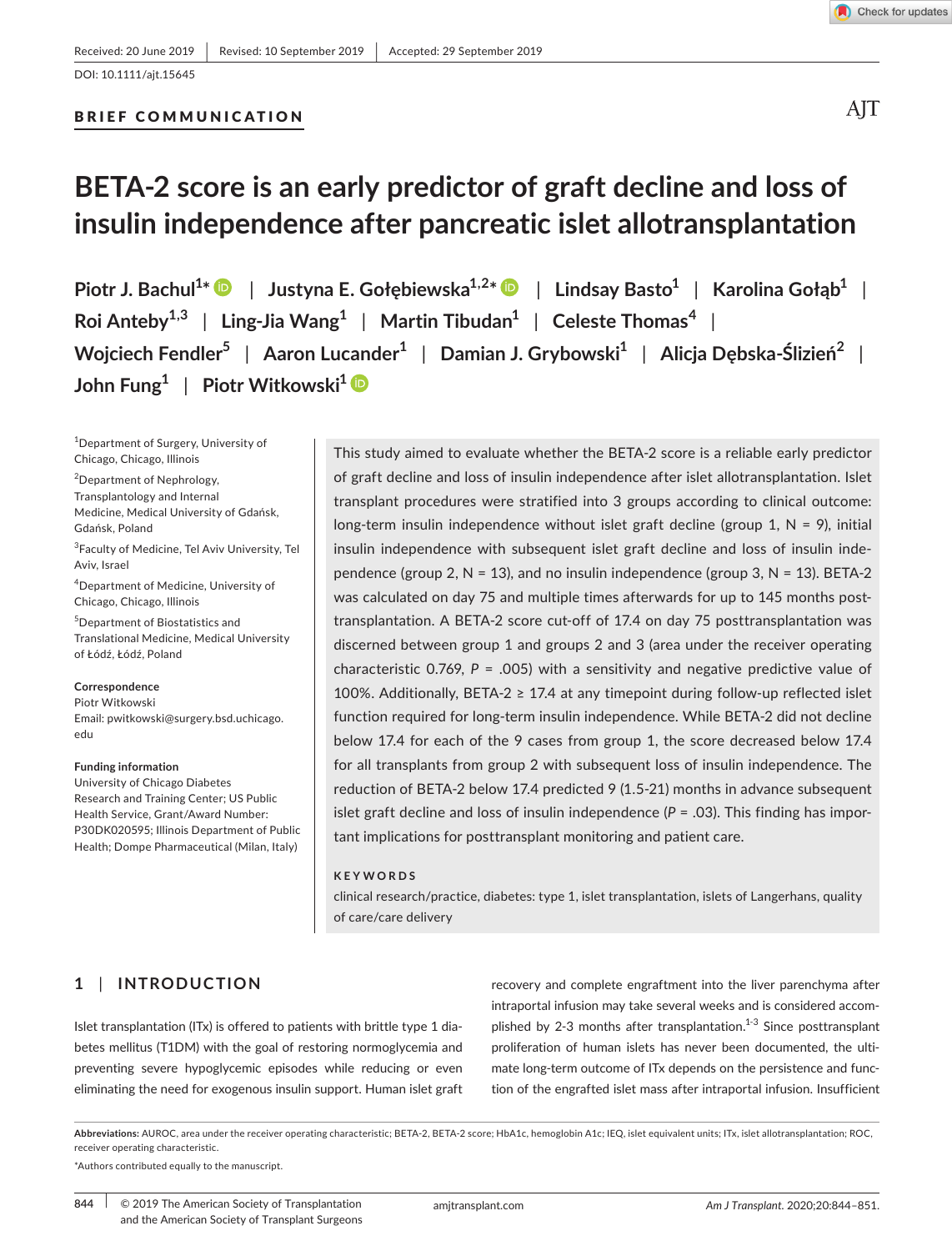islet engraftment is clinically apparent when the insulin dose cannot be further decreased without compromising blood glucose control. However, even when a state of insulin independence is reached, its durability remains uncertain.<sup>4</sup> Optimal engraftment of the islet mass results in stable long-term graft function, whereas suboptimal engraftment leads to islet exhaustion and deterioration, ultimately resulting in the clinical need for the resumption of insulin support.

Initial islet graft decline is only evident in subtle subclinical changes in blood glucose control that could previously only be de‐ tected using metabolic stimulation tests, which carry substantial logistical burdens.<sup>5</sup> The recently developed BETA-2 score can measure islet function with the precision of stimulation tests but is logistically more convenient and based on information from a single blood sample (fasting blood glucose, C‐peptide, and hemoglobin A1c  $[HbA1c]$ ).<sup>6,7</sup>

The aim of the current study was to verify the clinical utility of the BETA‐2 score. We used both retrospective analysis and prospective observation to assess whether BETA‐2 can reliably predict upcoming graft failure before the need for insulin reintroduction, which would enable potentially graft‐saving therapeutic intervention.

# **2** | **METHODS**

## **2.1** | **Study design and cohort**

We analyzed data from islet transplantation procedures performed at the University of Chicago between 2005 and 2015 for patients with long-standing and brittle T1DM. Participants provided written informed consent and the study was approved by the University of Chicago Institutional Review Board. Our islet transplantation technique and particular strategy for the discontinuation or re-initiation of exogenous insulin after transplantation was previously discussed.8,9 ITx represented the first, second, or third distinct islet infusion for each patient, and islet graft function as well as outcomes were assessed after each individual procedure with a follow‐up of 3 months or longer. Since the quantity of infused islet mass (islet equivalent units; IEQ), immunosuppressive protocols, anti-inflammatory regimens, and history of prior transplantation varied between patients, we did not assess islet graft function in relation to these factors but instead focused our analysis on the correlation between the BETA‐2 score and islet graft function and long‐term outcome.

Islet transplants were stratified into 3 groups according to clin‐ ical outcome: long‐term and stable insulin independence without islet graft decline (group 1), insulin independence with subsequent islet graft decline over time and loss of insulin independence (group 2), and no insulin independence (group 3). We adopted previously established criteria for insulin independence.<sup>10</sup> Optimal islet graft function was defined based on the Igls Classification.<sup>11</sup>

#### **2.2** | **Metabolic assays**

Serum glucose and C‐peptide were measured at the University of Chicago Medicine laboratory or locally. Body weight and insulin use (average daily insulin dose over the previous 7 days divided by body weight in kilograms) were extracted from medical records and patient diaries.

## **2.3** | **BETA‐2 score**

BETA-2 score was calculated from the fasting blood glucose (mmol/L), C‐peptide (nmol/L), HbA1c (%), and insulin dose (U/kg per day) as described by Forbes et al<sup>6</sup>

BETA−2 score

$$
= \left(\frac{\sqrt{\text{fasting C} - \text{peptide [nmol/L]}} \times (1 - \text{insulin dose [units/kg]})}{\text{fasting plasma glucose [mmol/L]} \times \text{HbA1c} \, [\%]} \right) \times 1000
$$

## **2.4** | **Statistical analyses**

Descriptive statistics included median, range, and percentages. Receiver operating characteristic (ROC) curves were drawn to discriminate between group 1 and groups 2 and 3. Youden's index was calculated (specificity + sensitivity−1) and used to se‐ lect the optimal cut‐off value. Kaplan‐Meier curves were created for the duration of insulin‐independent survival according to a de‐ termined value (cut‐off) that discriminates between transplants with and without declining islet function. ROC curves were also created for glucose, c‐peptide, and HbA1c levels to determine sensitivity and specificity values needed to differentiate between BETA-2 above and below the previously established cut-off value. ROC (AUROC) curves were compared between groups to determine which measures detected the outcome with suffi‐ cient discrimination. Correlation between BETA‐2 and fasting c‐ peptide‐to‐glucose ratio was calculated using Spearman‐rank correlation coefficient for each transplant in group 1. Throughout our study, *P* < .05 was considered statistically significant. Statistical analyses were performed using Statistica software (Dell, Aliso Viejo, CA).

## **3** | **RESULTS**

Thirty-five islet transplant procedures were performed in 16 patients (8 female and 8 male). Four patients received a single islet transplant, 5 patients received 2 transplants, and 7 patients re‐ ceived 3. The median IEQ and IEQ/kg per transplant were 445 833 (256 095‐719 998) and 6 187 (3 398‐11 077), respectively. Among the 35 islet transplant procedures assessed in our study, 9 (26%) resulted in stable long‐term insulin independence without islet graft decline during follow‐up (group 1). In contrast, 13/35 (37%) transplants led to initial insulin independence followed by islet graft decline and the clinical need for reinitiation of exogenous insulin (group 2). For the remaining 13/35 (37%) transplants, insulin inde‐ pendence was never achieved (group 3). The median follow‐up was 54 months (17‐145).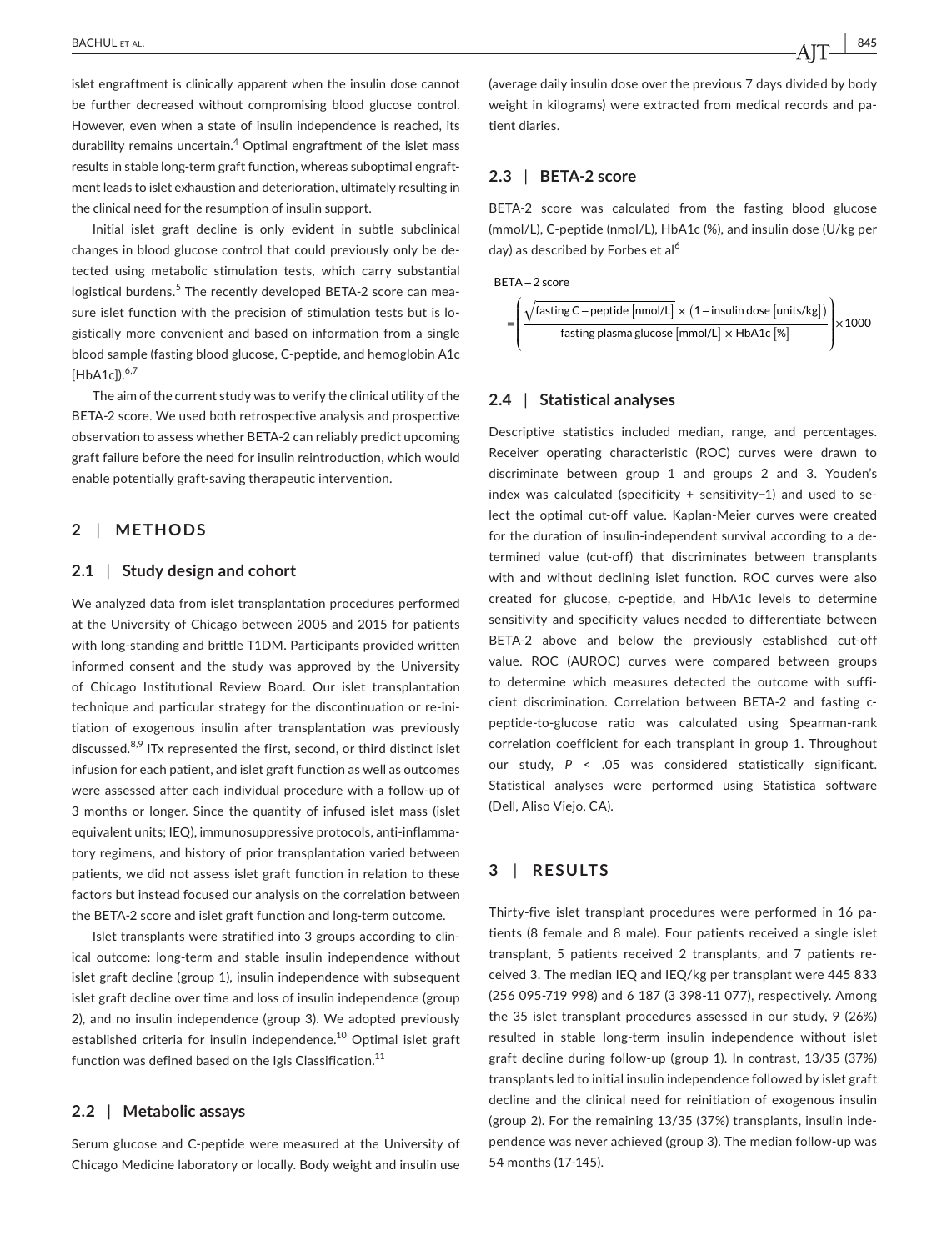# **3.1** | **Detection of stable vs deteriorating islet graft function on day 75 post‐ITx**

All transplants in group 1 resulted in optimal islet engraftment and function on day 75, allowing for stable long-term insulin independence without subsequent islet graft decline. A BETA‐2 score of 17.4 on day 75 post‐islet infusion was found to be a reliable cut‐off value for differentiating group 1 from groups 2 and 3 (AUROC 0.769, *P* = .005). The negative predictive value was 100%, indicating that none of the transplants with a BETA‐2 score of <17.4 on day 75 resulted in stable long‐term insulin independence. The sensitivity was also 100%, indicating that all transplants with such a successful outcome had a BETA-2 of 17.4 or higher on day 75. The positive predictive value was 47%, reflecting the fact that only 47% of transplants with a BETA‐2 of 17.4 or higher on day 75 presented with stable insulin independence over the long term, with many recipients likely losing insulin independence due to subsequent islet loss via rejection, recurrent autoimmunity, drug toxicity, or other factors. The observed reduction in specificity to 61.5% could also be attrib‐ uted to these factors. As a result, a BETA‐2 score of <17.4 on day 75 identified 61.5% of all transplants that did not result in long‐standing insulin independence.

Group 2 represented transplants that enabled insulin indepen‐ dence on day 75 but not throughout the follow‐up period. This raised the possibility that a subset of patients might have had less-than-optimal beta cell mass engraftment that could allow for only temporary insulin independence followed by gradual islet graft deterioration from exhaustion. Among others, 3 transplants (23%) from group 2 resulted in insulin independence on day 75, but with BETA‐2 scores already below the threshold of 17.4 (12.7, 15, and 16.9) that further declined until the loss of insulin independence 3, 4, and 5 months posttransplantation, respectively. In addition, all transplants from group 3 had a BETA‐2 score of <17.4 on day 75 and never achieved insulin independence.

# **3.2** | **Detection of stable vs deteriorating islet graft function after day 75 post‐ITx and prediction of return to exogenous insulin therapy**

Furthermore, we tested whether a BETA‐2 cut‐off value of ≥17.4 re‐ flected stable and optimal islet function not only on day 75 but also at later timepoints during subsequent follow‐up. We analyzed BETA‐2 trends starting from day 75 after each transplant separately for groups 1 and 2 and collected a total of 199 BETA‐2 values (median 19 values per transplant [range 10‐51] over a median of 4.5 years [range 1.5‐12]). Figure 1A,B displays BETA‐2 trends over time for recipients from group 1, whose BETA‐2 fluctuated between 17.4 and 38. Figure 1A represents data from 4 patients who received only 1 islet infusion and Figure 1B from 5 other individuals after a final (second or third) islet infusion. For all 9 patients, the BETA‐2 score did not drop below 17.4 during the follow‐up period, indicating that a BETA‐2 of 17.4 and above represented stable and optimal islet function not only on day 75 but also at any timepoint afterwards in our cohort.

A similar analysis of BETA‐2 trends over time was completed for patients from group 2 who experienced a known decline of islet graft function and loss of insulin independence at some point during follow‐ up. One hundred six BETA‐2 scores (range 10.4‐27.4) were collected prior to the reintroduction of exogenous insulin support. The median for the lowest BETA‐2 score after each transplant, immediately be‐ fore the reintroduction of exogenous insulin, was 13.6 (10.4‐16.4). All BETA-2 scores were <17.4, our calculated cut-off for optimal islet function. Altogether, a reduction of BETA‐2 <17.4 predicted islet graft decline and the loss of insulin independence. Of note, once BETA‐2 dropped below 17.4, it did not increase above that cut‐off for all cases in group 2. The range of BETA‐2 and the corresponding graft function for each individual transplant from group 2 is presented in Figure 2. Kaplan‐Meier analysis demonstrated that a decline of BETA‐2 <17.4 appeared a median of 9 months (range 1.5‐24) prior to the loss of in‐ sulin independence for all 13 patients in group 2 (*P* = .008) (Figure 3).

## **3.3** | **Prospective validation of findings**

Following the initial analysis of BETA‐2 trajectories, we verified our findings prospectively. We collected BETA‐2 scores from the same cohort of transplants over 18 subsequent months. One patient from group 1 withdrew consent from participation in our study and was not included in the prospective analysis. Seven of the remaining 8 recipients maintained insulin independence with a BETA‐2 score of at least 17.4 at each of the 69 assessed time‐ points. For the remaining case (12.5%), the BETA‐2 score dropped to 16.95 and gradually declined to 11.13 at 18 months, when insu‐ lin support needed to be reinitiated. This observation confirmed previous conclusions that stable optimal islet graft function is represented by a BETA‐2 score of at least 17.4 and that a drop of the BETA‐2 score <17.4 predicted the further decline of islet graft function and the subsequent need for insulin support.

We also prospectively collected data on 13 transplants from group 2 requiring insulin support. In 1 case, a patient who needed minimal insulin supplementation decreased his carbohydrate intake and was able to stop insulin again for limited durations (1‐2 months) 5 different times. However, each time insulin support was ceased, his BETA‐2 score remained below 17.4. Nine months later, the patient became fully insulin‐dependent with a BETA‐2 <10, requiring much higher doses of exogenous insulin. The re‐ maining 12 (92%) transplant recipients were neither able to stop insulin support nor achieve a BETA‐2 score of at least 17.4 without subsequent ITx, which was in accordance with findings from our retrospective analysis.

# **3.4** | **Correlation between BETA‐2 score and insulin resistance measured by fasting c‐peptide to glucose ratio after islet transplants with long‐term insulin independence (in group 1)**

Since we noticed a fluctuation of the BETA‐2 score >17.4 over time despite stable islet graft function and insulin independence for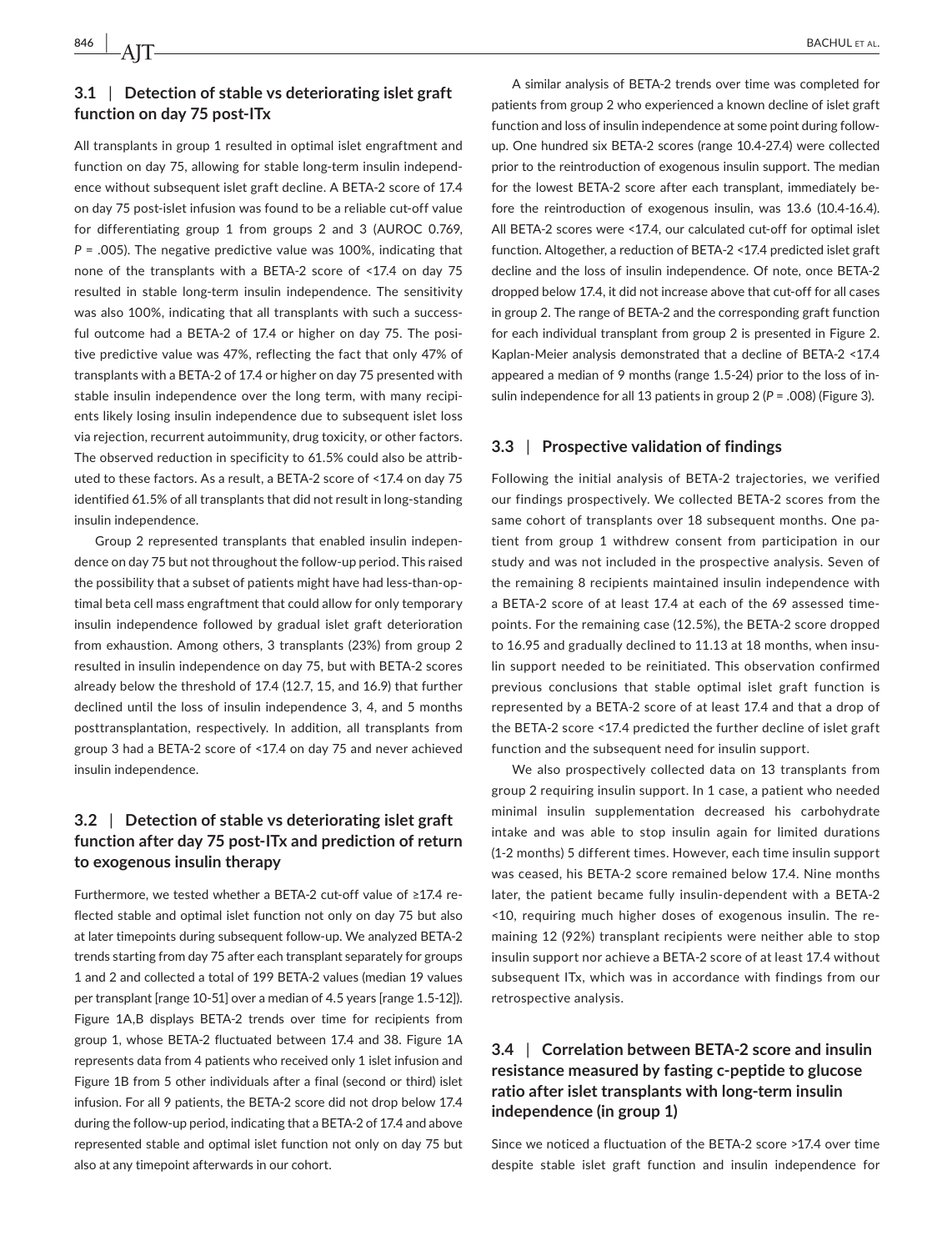FIGURE 1 A. Trends of BETA-2 score in 4 patients from group 1 with persistent insulin independence after only 1 islet transplant. Stable and optimal islet graft function is represented by BETA‐2 values oscillating >17.4 after postinfusion day 75. Insulin supplementation was implemented to support islet engraftment and was ceased by day 75. B, BETA‐2 score trends after the final (second or third) islet infusion in 5 patients from group 1 with stable optimal islet function and long‐term insulin independence. Optimal islet graft function was represented by BETA‐2 values >17.4 at any timepoint during follow‐up. ITx, islet transplantation



transplants in group 1, we decided to test whether BETA‐2 oscil‐ lations result from variability of insulin resistance. We analyzed the correlation between BETA‐2 and fasting c‐peptide to glucose ratio, one of the known indices assessing insulin resistance.<sup>12</sup> There was a very strong positive correlation between BETA‐2 and c‐peptide‐to‐ glucose ratio during the follow-up period for transplants in group 1 (median *r* = .804 [0.57‐0.895]) (*P* < .006). The correlation after each individual transplant is presented in Table 1. Thus, the fluctuation of BETA‐2 over 17.4 in patients with optimal islet graft function and long‐term insulin independence was related to changes in insulin resistance.

# **3.5** | **Utility of a single fasting glucose, fasting c‐ peptide, or A1c level for the discrimination between stable and deteriorating islet function**

Finally, we evaluated whether separate single values of fasting glucose, c‐peptide, or HbA1c can differentiate between stable optimal islet function and islet function predicting graft decline and the loss of insulin independence at any time during follow‐ up. We compared values of fasting blood glucose at timepoints of BETA-2  $\geq$  17.4 to those collected at timepoints corresponding to BETA‐2 <17.4 but prior to the reinitiation of insulin support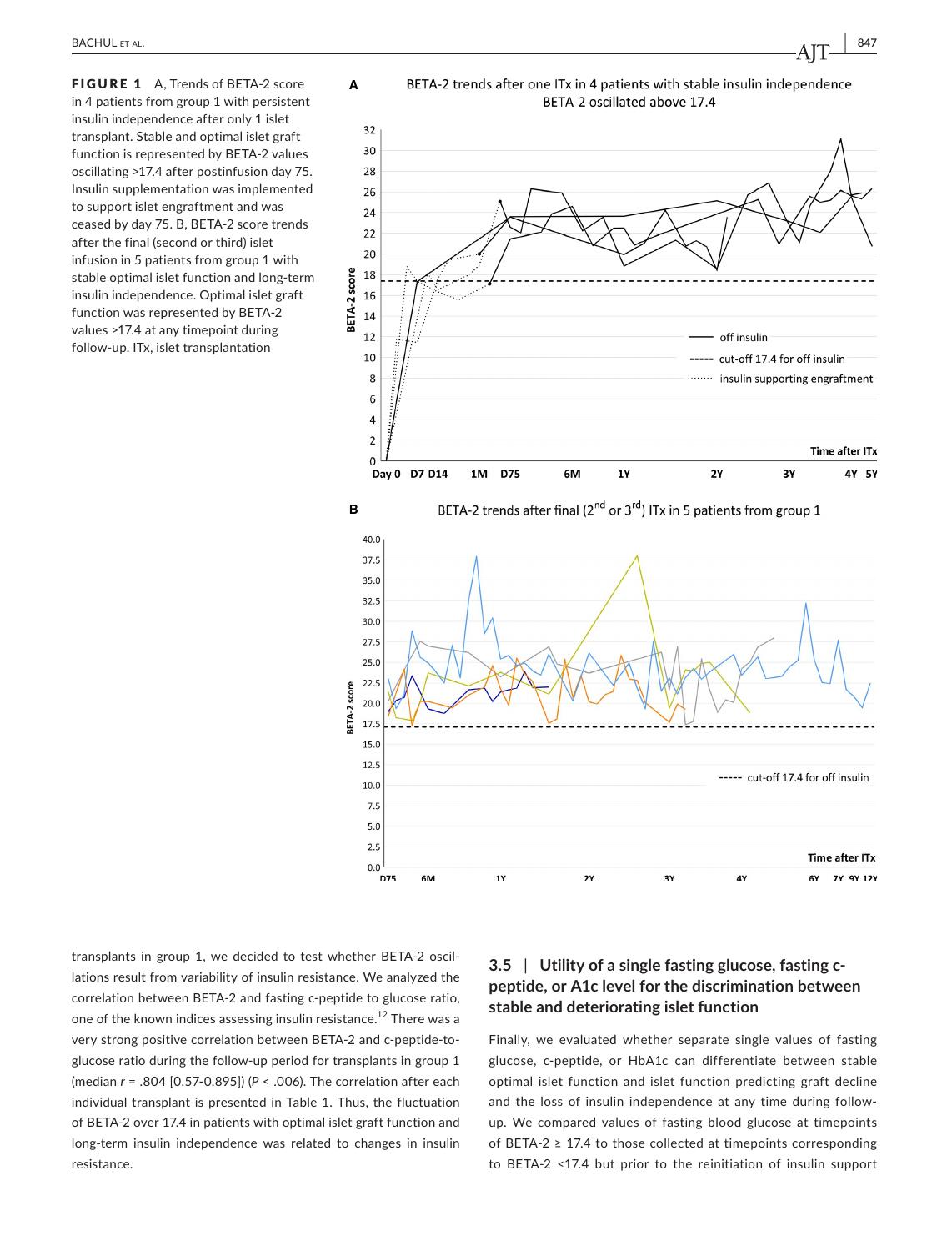

FIGURE 2 Ranges of BETA-2 score after each transplant from group 2 depending on islet function until the reintroduction of insulin support. Light gray part of the bar represents the BETA-2 score range over the cut-off 17.4 established for stable optimal islet function. Dark gray part of the bar represents the range of BETA‐2 between the cut‐off of 17.4 and the reintroduction of insulin support. Black horizontal line in each bar represents BETA‐2 value when insulin was restarted. Numbers in the dark gray part (\*) represent the duration in months between the drop of BETA‐2 <17.4 and the reintroduction of insulin support for each transplant (number of months BETA‐2 drop <17.4 preceded loss of insulin independence)

8

9

10

11

 $12$ 

13



FIGURE 3 Kaplan-Meier analysis of BETA‐2 ≥ 17.4 and insulin independence after postinfusion day 75 for patients from groups 1 and 2. Insulin independence and the incidence of BETA‐2 scores ≥17.4 remained 100% for group 1 during follow‐up, whereas both values declined for group 2. The decline of BETA‐2 <17.4 preceded the loss of insulin independence for all 13 patients in group 2 (Kaplan‐ Meier *P* = .008). The median lag between the decline of BETA‐2 <17.4 and the loss of insulin independence was 9 mo (range 1.5‐24)

(12.7‐17.40). The same comparison was performed for fasting c‐ peptide and HbA1c (Figure 4). For most measurements, discrimination between BETA‐2 above and below 17.4 based on a single value of fasting glucose, c-peptide, or A1c was not possible because we found a wide overlap of fasting glucose, c‐peptide, and HbA1c values between stable optimal islet function and islet

 $\overline{7}$ 5

 $\mathbf{1}$ 

 $\overline{2}$ 

3

5

4

6

 $\overline{7}$ 

**Patient number**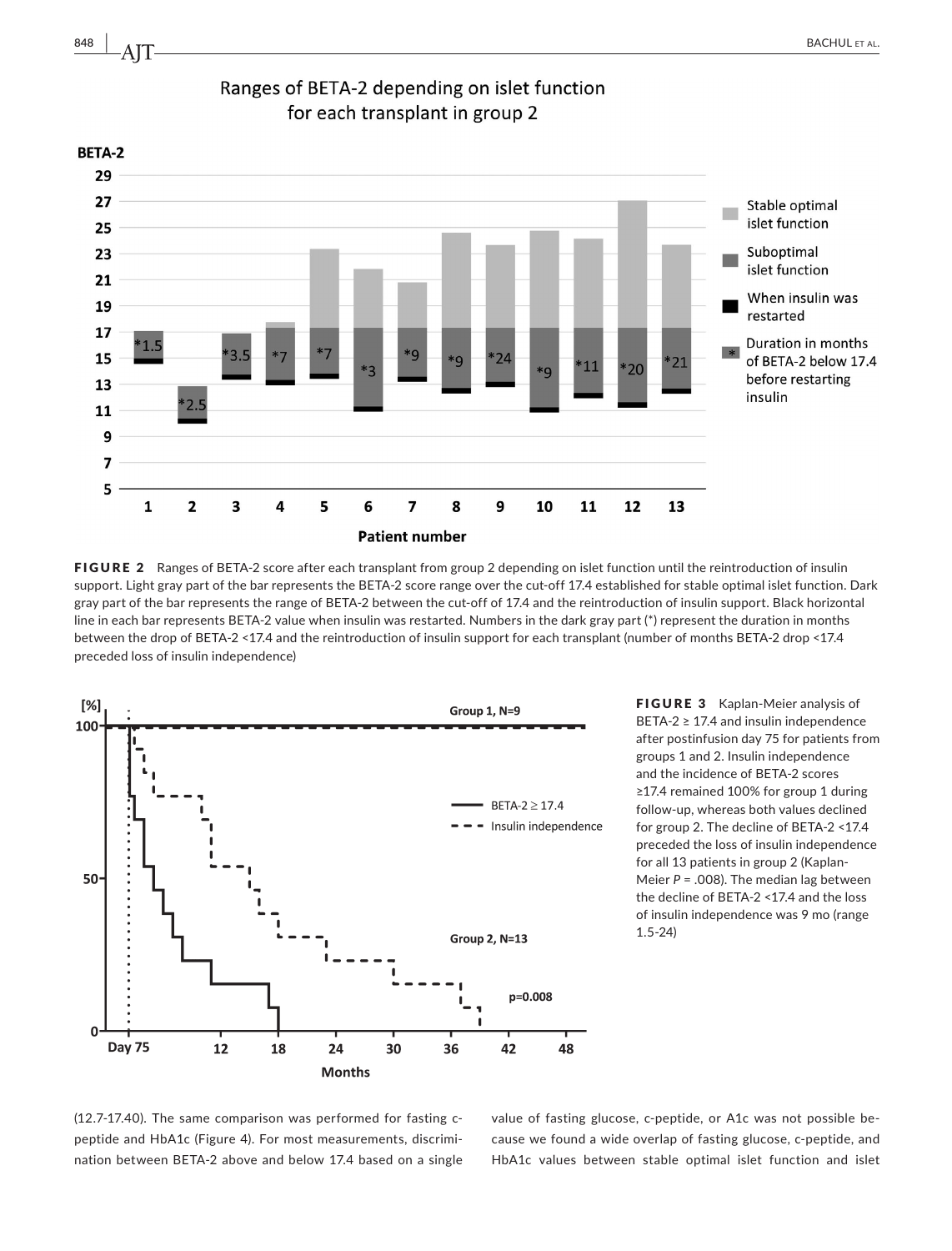TABLE 1 Correlation between BETA‐2 score and insulin resistance measured by fasting c‐peptide‐to‐fasting‐glucose ratio after islet transplantations, which resulted in long‐term insulin independence (group 1)

| Group $1(N = 9)$<br><b>Transplant number</b> | R       | P       |
|----------------------------------------------|---------|---------|
| 1                                            | .782589 | .000001 |
| $\overline{2}$                               | .793014 | .000001 |
| 3                                            | .867692 | .000001 |
| $\overline{4}$                               | .570158 | .004504 |
| 5                                            | .889687 | .000001 |
| 6                                            | .741259 | .005801 |
| 7                                            | .804348 | .000002 |
| 8                                            | .825159 | .000001 |
| 9                                            | .895105 | .000084 |

function predicting graft decline. Only extreme values allowed for an accurate distinction. Nevertheless, further analysis showed a discriminative value for each of these standard measures based on ROC AUC analysis (Table 2). Fasting plasma glucose distinguished stable optimal islet function from islet function predicting graft de‐ cline significantly better than A1c and fasting c‐peptide (*P* < .001) and could be utilized as an estimate measure if the BETA‐2 score is not available.

# **4** | **DISCUSSION**

Monitoring graft function after islet transplantation is considerably more challenging than after transplantation of the pancreas or an‐ other solid organ. A criterion standard assessment through a graft biopsy is not possible, and no verified simple diagnostic tool or clini‐ cally reliable marker is currently available to diagnose early ongoing islet allograft loss.<sup>5</sup> Islet graft function and glucose control can remain unaffected despite islet damage and declining beta cell mass, further complicating analyses. As much as 80%‐90% of native islet mass can be lost before glucose intolerance is detected.<sup>13</sup>

The original validation of the BETA‐2 score by Forbes et al pre‐ sented the ability of BETA-2 to detect insulin independence and glucose intolerance at the time of measurement. BETA‐2 showed >88% specificity and sensitivity in detecting insulin independence with a cut‐off of 15, whereas a BETA‐2 cut‐off of 20 had >82% sensitivity and specificity in detecting glucose intolerance.<sup>6</sup> Our subsequent external BETA-2 validation presented very similar results.<sup>14</sup> We also used BETA‐2 to measure islet graft function on day 75 and found that it can also predict insulin independence at 1 year posttransplan‐ tation (AUC =  $0.942$  [0.869-1]) ( $P = .001$ ).<sup>15</sup> In the current analysis, we found additional benefit of BETA‐2 measurement for the monitor‐ ing of islet graft function and the prediction of islet graft outcome. We identified that a BETA-2 score cut-off of 17.4 has 100% sensitivity and negative predictive value for the prediction of long‐term insulin independence. BETA‐2 measurement in insulin‐independent

patients allows for (1) the detection of subclinical deterioration of islet graft function, which could result in the subsequent need to resume insulin support (if BETA‐2 is <17.4) and for (2) the detection of islet graft function, which enables long‐term insulin independence in the absence of additional islet insults (BETA‐2 > 17.4). Our results are complementary with previous findings, highlighting the utility of BETA‐2 for multiple assessments and the prediction of islet graft function.

We also showed that a BETA‐2 score of ≥17.4 reflected optimal and stable islet graft function at the time of measurement. This finding has critical practical value, reassuring a patient and their physician of graft integrity and functionality during follow‐up. Interestingly, in our analysis we found that insulin‐independent patients with optimal islet graft function experienced BETA‐2 score fluctuations >17.4. Since we found a very strong positive correlation between BETA‐2 and the fasting c‐peptide‐to‐glucose ratio, we concluded that these BETA‐2 fluctuations were related to variability in insulin resistance over time. This could be related to metabolic changes in a patient secondary to weight loss or gain, infection, or changes in medication dosage. The observation that BETA‐2 oscillations reflect changes in fasting blood glucose, c‐pep‐ tide, and HbA1c in transplant recipients despite stable islet graft function highlights the notion that the individual monitoring of fasting values could be misleading and confusing, supporting the utility of BETA‐2 assessment.

Additionally, we found that the drop of BETA‐2 <17.4 was always followed by a gradual islet graft decline months before the clinically detectable deterioration of blood glucose control and loss of insulin independence. In such cases, BETA‐2 never returned >17.4 unless the patient received a subsequent islet transplant. Therefore, we concluded that a decrease of BETA‐2 below 17.4 reflected dimin‐ ished function of the suboptimal islet mass as a result of either insufficient engraftment or ongoing graft loss. Our findings may enable a prompt implementation of diagnostic and therapeutic tools, extending the time frame to facilitate the prevention of further graft decline, importantly before extensive islet loss results in the need for exogenous insulin support.

Although we did not observe donor‐specific HLA antibod‐ ies or a specific pattern of autoantibodies in our cohort, cellular rejection or recurrent T1DM might still have been a cause of islet graft decline. Therefore, given the limitations of available meth‐ ods for the detection of cellular allo‐ or autoimmune reactivity in the context of islet transplantation, a critical need exists for the development of new diagnostic tools capable of detecting and defining mechanisms of islet loss with high levels of accuracy in advance of clinical manifestation. The BETA‐2 score could help to guide the optimal timing of their application prior to extensive islet loss. In addition, the BETA‐2 score may also serve as a valid end‐point in clinical trials to measure improvements in beta‐cell function following novel therapeutic approaches. In the event of insufficient islet engraftment, decisions regarding subsequent transplants can also be made more quickly and based on objec‐ tive measurements.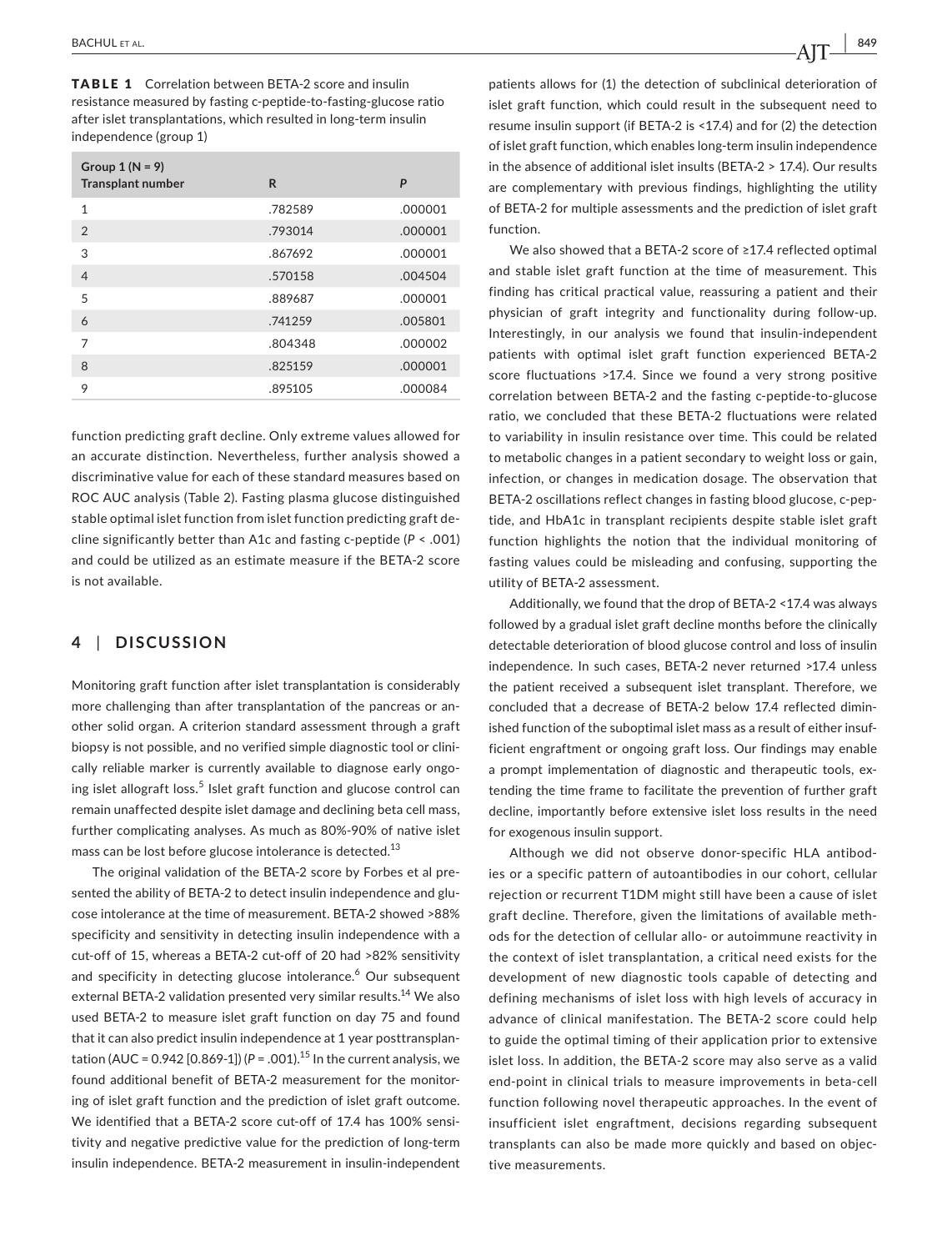

FIGURE 4 Fasting glucose, c-peptide, and HbA1c values at timepoints when patients were still off insulin for BETA-2  $\geq$  17.4 and for BETA-2 < 17.4. There was considerable overlap of fasting glucose, c-peptide, and HbA1c values between the 2 groups marked as a gray zone. There are also extreme values (outside the gray zone), which allowed for apparent BETA‐2 range discrimination. HbA1c, hemoglobin A1c

We found the BETA‐2 score to be such a reliable, replicable, precise, and convenient tool for monitoring islet graft function that, following this study, we abandoned the use of stimulation tests for this purpose in our clinical practice. The simplicity of monitoring islet graft function with BETA‐2 allows for a higher fre‐ quency of testing and the earlier detection of islet dysfunction in contrast to seldomly performed and cumbersome mixed meal tol‐ erance tests. Local physicians can also easily implement BETA‐2, supporting the treatment of patients living far from diabetes centers. Of note, we showed that fasting blood glucose better correlated with BETA-2 than single fasting c-peptide or HbA1c level. In the event of inadequate data for the calculation of the BETA‐2 score, the increase of fasting blood glucose >113 mg/mL could be used to approximate islet graft function and predict the loss of insulin independence (BETA‐2 < 17.4).

Limitations of our study include a small cohort and a single‐ center trial with a specific strategy for patient management, islet iso‐ lation, and transplantation. Nevertheless, we found our results to be of remarkable clinical importance. To the best of our knowledge, this is the first study evaluating the clinical utility of the BETA‐2 score for the long‐term monitoring of patients undergoing islet transplanta‐ tion. These data offer valuable insights regarding the interpretation

> TABLE 2 AUROC of glucose, c-peptide, and HbA1c levels that differentiates between BETA‐2 ≥ 17.4 and BETA‐2 < 17.4

|                           | Cut-off | <b>AUROC 95% CI</b>          |       | P value Sensitivity (%) Specificity (%) |    |
|---------------------------|---------|------------------------------|-------|-----------------------------------------|----|
| Fasting plasma<br>glucose | >113    | $0.953(0.921 - 0.986)$       | .0001 | -81                                     | 96 |
| HbA1c                     | >5.9    | $0.760(0.692 - 0.829)$       | .0001 | 75                                      | 71 |
| Fasting c-peptide         | 0.44    | $0.696(0.620 - 0.772)$ .0001 |       | -75                                     | 59 |

AUROC, areas under the receiver operating characteristic; CI, confidence interval; HbA1c, hemoglobin A1c.